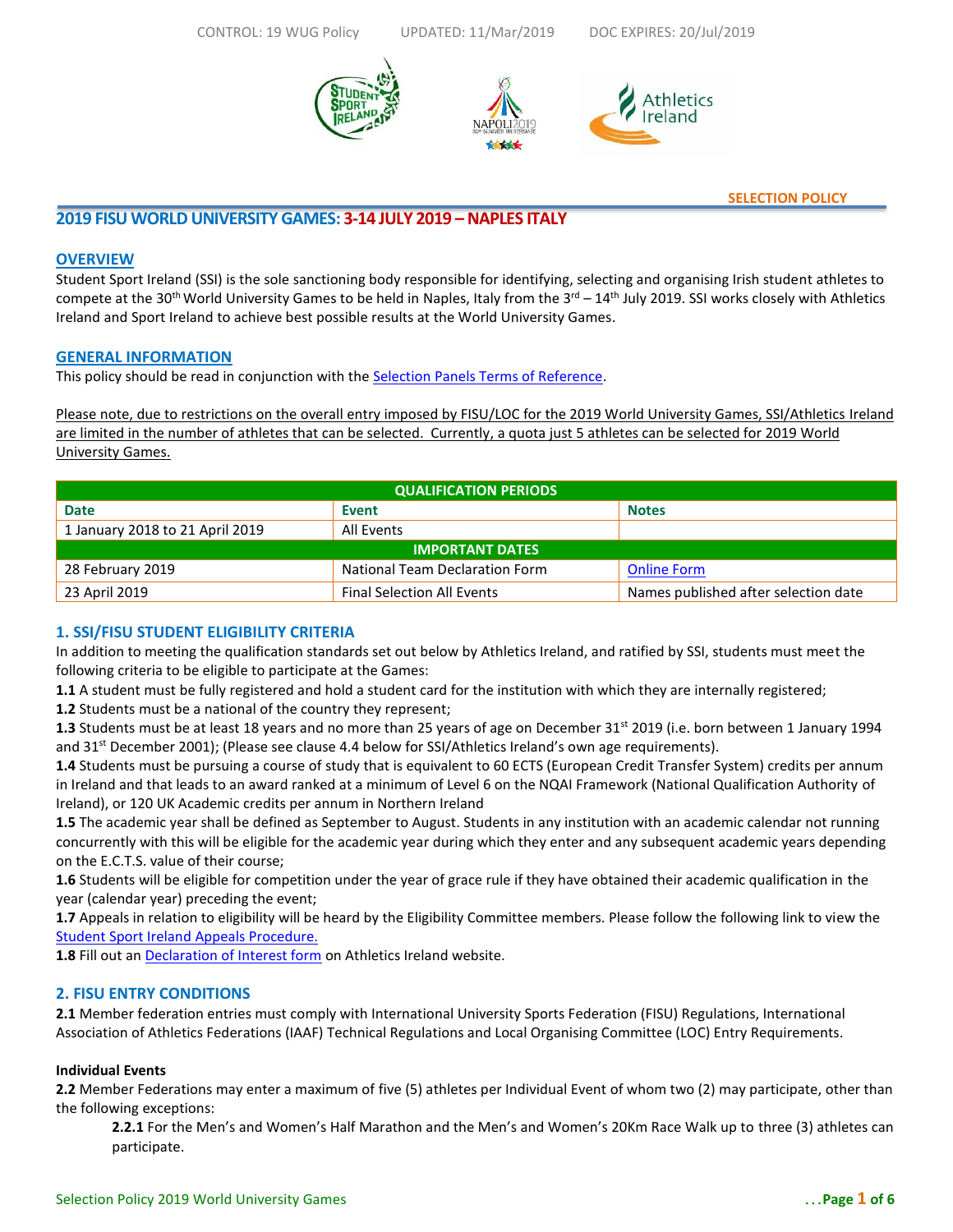**2.3** Performances must be achieved in bona fide competition (either indoors or outdoors) organised in conformity with IAAF Rules;

**2.4** Performances must be achieved during competitions organised or sanctioned by the IAAF, its Area Associations or its National Member Federations. Thus, results achieved at other competitions must be certified by the National Federation of the country in which the competition was organised;

**2.5** Performances achieved in mixed events (between male and female participants), in track events shall not be accepted.

Performances achieved in mixed events in Race Walks shall be accepted;

**2.6** Wind assisted performances (over 2m/sec) will not be accepted;

**2.7** Indoor performances will be accepted;

**2.8** Hand-timed performances for events up to and including 800m will not be accepted;

**2.9** For the running events of 200m and over, performances achieved on over-sized tracks will not be accepted.

#### **Relays**

**2.10** Member federations may enter one (1) team per Relay Event.

**2.11** If a country entering a relay team and has already entered athletes in 100m / 200m (in relation to 4x100m relay), 400m (in relation to 4x400m relay), these athletes must be part of the relay team. For example: one team has four (4) members, if two (2) of these athletes participate in 100/200m, only two (2) additional athletes can be accepted for the relay event.

### **3. SELECTION PHILOSOPHY**

**3.1** Athletics Ireland has identified the 2019 World University Game as an important step on the competition pathway during the 2019 season. Athletics Ireland approaches this event as a dress rehearsal for future world championship events. Athletics Ireland and SSI has established the selection criteria outlined below consistent with its high performance mandate. Athletics Ireland's has identified a successful World University Games as being one where its athletes achieve a top 8 finish and compete successfully with the best in the world at the event.

## **4. SELECTION PROCESS**

#### **Participation Criteria**

**4.1** Nothing in this policy obliges SSI/Athletics Ireland to select a full contingent of athletes in any particular event regardless of the FISU Entry Rules or the qualification standards. Athletics Ireland will nominate to SSI its team of athletes according to the criteria set out in this policy as allowed by FISU Entry Rules. Athletics Ireland

#### **Performance Standards**

**4.2** SSI and Athletics Ireland have set their own performance standards for the purposes of this selection policy. The performance standards for each of the events to be conducted at the 2019 World University Games are set out in clause 5 below. Please note, due to restrictions on the overall entry imposed by FISU/LOC for the 2019 World University Games, SSI/Athletics Ireland are limited to the number of athletes that can be selected. Currently, a quota of just 5 athletes can be selected for 2019 World University Games.

#### **Qualification Period**

**4.3** FISU/LOC have imposed an early final entry deadline for the 2019 World University Games, meaning the qualification period will close before the 2019 outdoor season is fully under way. With this in mind, SSI and Athletics Ireland have set the qualification period in which the performance standards must be achieved. Selection will be based on performances during the period from 1 January 2018 to 21 April 2019.

#### **Age Requirements**

**4.4** Regardless of the FISU eligibility rules for World University Games, Athletics Ireland will only nominate athletes aged at least twenty-three (23) and no more than twenty-five (25) as at  $31<sup>st</sup>$  December 2019 (i.e. born 1996, 1995 or 1994), unless in exceptional circumstances. Athletes younger than this are expected to prioritise their preparation for and participation in the European U20 Championships (for athletes aged eighteen (18) or nineteen (19) as at 31 December 2019, i.e. born 2001 or 2000) or the European U23 Championships (for athletes aged twenty (20) to twenty-two (22) as at 31December 2019, i.e. born 1999, 1998 or 1997). Athletes aged eighteen (18) to twenty-two (22) who wish to prioritise the World University Games over European U20 Championships or European U23 Championships should contact Athletics Ireland Performance Director to discuss.

#### **Long List**

**4.5** Athletics Ireland will contact athletes they deem capable of achieving a top 8 finish, along with athletes who have submitted a declaration of interest, in early 2019 to request submission of the documentation outlined in clause 6 below to SSI to ensure that all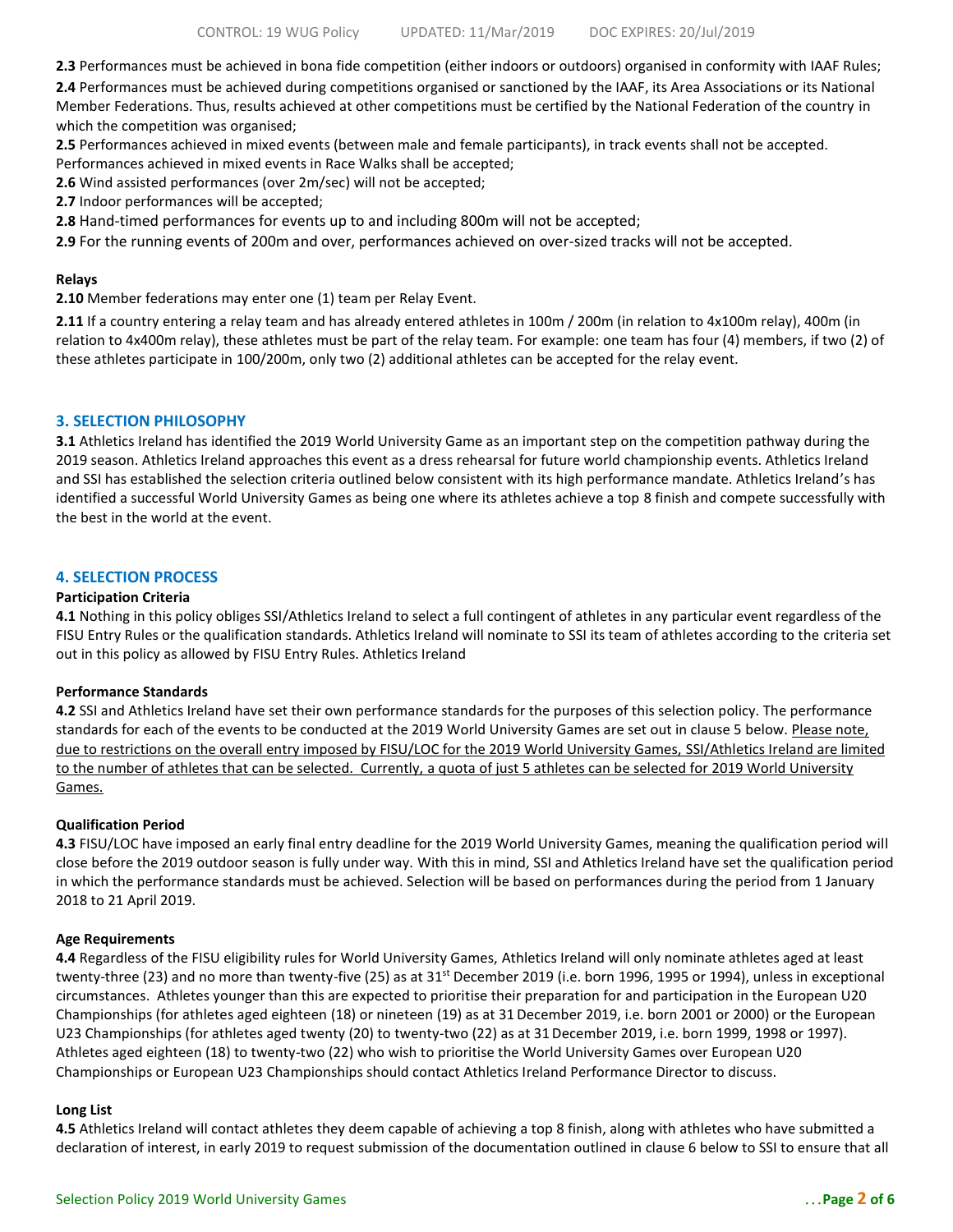necessary information is in place and in order. Athletes who have submitted all required documentation will comprise the 'long list' for selections.

### **General Selection Criteria**

**4.6** The Selection Panel may "exercise their sole and overriding discretion" to nominate an athlete(s) or relay team that meets with the eligibility and entry rules of the 2019 World University Games and as stipulated in this Selection Policy.

**4.6.1** The Selection Panel may use their sole and overriding discretion to consider any factor or combination of factors that, in their opinion, are relevant to the selection of an athlete, including, but not necessarily limited to the following general principles:

**A. Consistency and Repeatability** of performances (in all or any events) during the qualification period, achieving the performance standard and showing current form and fitness

**B. Statistical data** (ranking/performance list, performance-time curves, course ratings, altitude/wind adjustments) **C. Championship performance history**, in particular the history of the athlete's on-demand performances at major championships

**D.** The competitive **head to head record** of each athlete

**E. Injury and illness** history

### **Individual Selection Criteria**

**4.7** In order to nominate an athlete for selection, the selectors must be satisfied, after considering the matters set out in the criteria, that an athlete is capable of achieving a top 8 finish at the 2019 World University Games;

**4.8** Athletes who have achieved one or more 'A' standards will be considered first by selectors:

**4.8.1** If there are fewer athletes with one or more 'A' standard(s) than the allocated quota of places then an athlete with one or more 'A' standard(s) will be considered as an 'automatic' selection for World University Games, assuming all other aspects of selection criteria have been met.

**4.8.2** If there are more athletes with one or more 'A' standard(s) than the allocated quota of places then athletes will be ranked by selectors and will be selected in order of rank to fill the available allocation of places. Selectors will be guided by criteria set out in 4.6 and 4.7 when ranking athletes, assuming all other aspects of selection criteria have been met.

**4.9** Having considered all athletes for selection who have achieved one or more 'A' standards during the qualifying period, and if, having done so, the allocation of places has not been filled, Selectors will consider athletes who have not achieved an 'A' standard but who have achieved one or more 'B' standards during the qualification period. Athletes will be ranked by selectors and will be selected in order of rank to fill the available allocation of places. Selectors will be guided by criteria set out in 4.6 and 4.7 when ranking athletes, assuming all other aspects of selection criteria have been met.

**4.10** Having considered all athletes for selection who have achieved one or more standards ('A' or 'B') during the qualifying period, and if, having done so, the allocation of selections has not been filled, then Selectors may consider selecting athletes who have not achieved a qualifying standard, but have met all other entry conditions including FISU's minimum entry standards, and are on the 'longlist' (see clause 4.5). If doing so, Selectors will be guided by criteria set out in 4.6 and 4.7 when ranking athletes, assuming all other aspects of selection criteria have been met.

**4.11** Regardless of steps 4.8 to 4.10, SSI and Athletics Ireland reserve the right to select any athlete who has not achieved a standard within the qualification period so long as that athlete meets FISU's minimum entry requirements, if selectors feel that such a selection serves to further the performance objectives of Athletics Ireland's High Performance unit.

**4.12** Where there are more athletes who have bettered the performance standard beyond the entry limit in one event, the selectors will decide which of the athlete(s) is to be nominated for selection;

**4.13** The selectors will consider any established breach of any code of conduct or athlete agreement by an athlete as a member of an Athletics Ireland representative team in deciding whether to select an athlete. Such a breach may result in the selectors not nominating an athlete for selection who would otherwise satisfy these criteria.

## **Relay Teams**

**4.14** Athletics Ireland may consider selection of Relay Team(s) for the Championships, but given the limited quota of places available (currently set at 5) selection of a relay team is quite unlikely.

**4.14.1** The Selection Panel may use their sole and overriding discretion to consider any factor or combination of factors that, in their opinion, are relevant to the selection of an athlete to the relay panel, including, but not necessarily limited to the following general principles:

**A. Consistency and Repeatability** of performances (in relevant events) during the qualification period, and showing current form and fitness

**B. Statistical data** (ranking/performance list, performance-time curves, altitude/wind adjustments)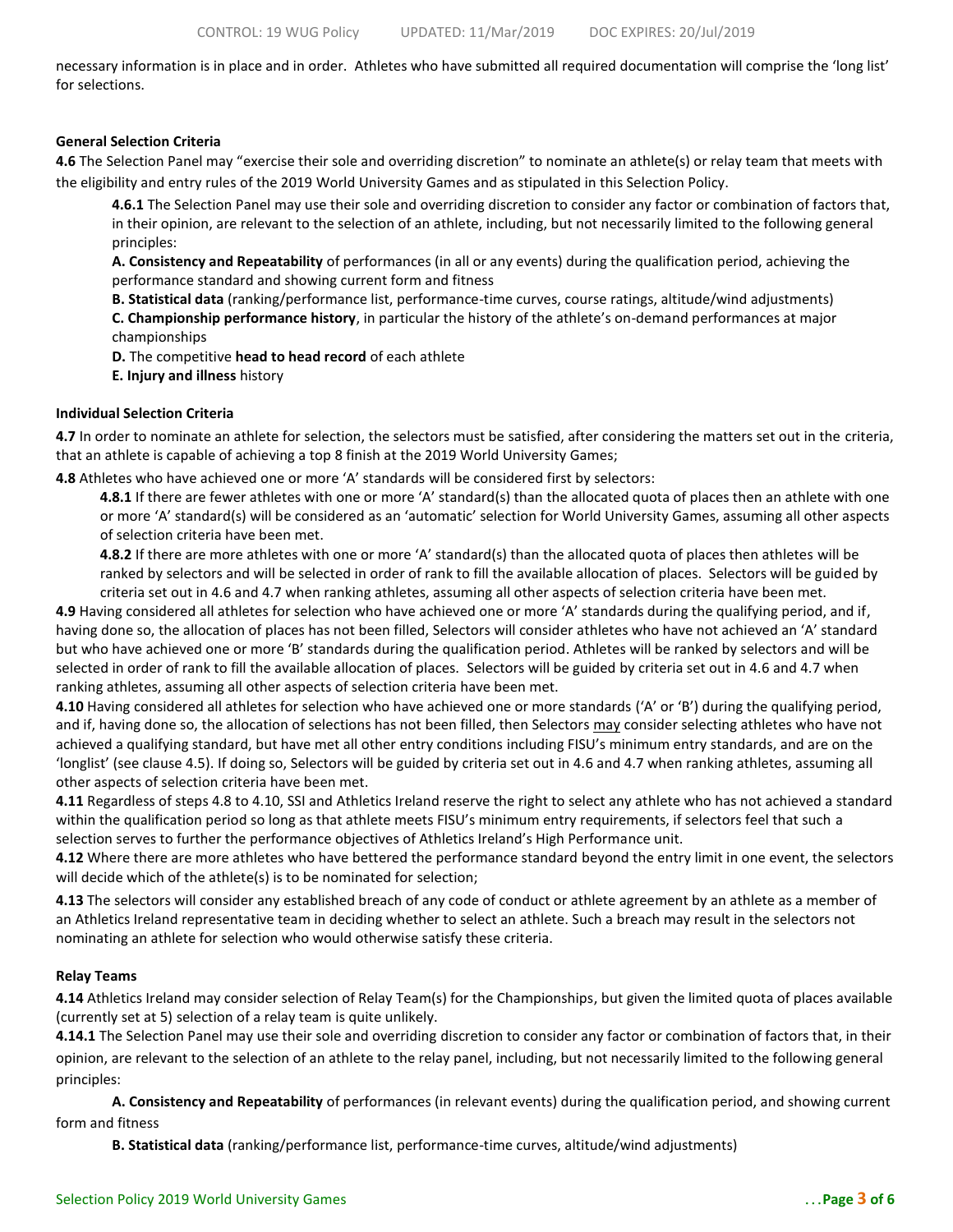**C. Championship performance history**, particularly the history of the athlete's on-demand performances at major championships

- **D.** The competitive **head to head record** of each athlete
- **E. Injury and illness** history
- **F. Previous/current relay experience** (proven ability to pass and receive batons, championship experience, head to heads).
- **G.** Relay splits taken from prior championship or non-championships events may be considered.
- **H. Commitment to relay programme** and relay panel initiatives.

#### **4.15 Final Relay Team Selections**

The "Strike Four" athletes for any Relay Team(s) that run at the championships will be **selected by the appointed Relay Coach (who will have sole discretion)** and confirmed by Team Management before relay declaration are entered. For selection purposes there are "No Appeals" against the final running order or to the selection of the "Strike Four" athletes.

### **Selectors Meetings**

4.16 The Selection Panel members and the **Selectors Terms of Reference can be found here**. **4.17** Final selections for all events will be on 23 April 2019.

### **Selection Queries**

**4.18** Athletes can query (i.e. seek clarification regarding selection and/or requirements regarding what they need to do to meet selection requirements) with the Athletics Ireland Selectors or Performance Director.

#### **After Selection**

**4.19** For the purposes of clarity, it is the intended operation of this Policy that **all selections in the Team remain conditional** up and through the championships given the athlete shows form and fitness.

**4.19.1** Form and fitness is proven by the athlete achieving a performance/result prior to the championships that is close/better than the published Performance Standards set in (see clause 5).

**4.19.2** Failure by a selected athlete to show form and fitness prior to the championships will, at the discretion of the Selectors, Performance Pathway Manager and/or Team Manager result in an athlete who has been initially selected to the team being withdrawn.

**4.20** An athlete who enters the Athletics Ireland Team Camp and/or the 2019 World University Games village will be subject to an injury evaluation/assessment by the championship Team Management staff. The injury evaluation/assessment will be carried out by Athletics Ireland's Physio (or appointed Team Physio).

**4.20.1** If as a result of such injury evaluation/assessment the Team Physio, Team Management staff, and Team Leader/Manager considers an athlete does not have the standard of fitness or is otherwise not in condition to compete due to injury at a level appropriate to the event(s) for which they have been selected, the Team Leader/Manager will have the sole discretion to withdraw the athlete from the competition.

**4.21** An athlete who is found to have breached any Athletics Ireland, IAAF, EAA, LOC or other relevant code of conduct may be withdrawn from the competition at the sole discretion of the Team Leader/Manager.

#### **Non-Selection Appeals Process**

**4.22** The publishing of selected athletes on Athletics Ireland website after a selection meeting will be **deemed the commencement of the 24 hour period to lodge non-Nomination Appeals** in accordance with this Selection Policy.

**4.23** Any athlete who is not nominated in accordance with this Selection Policy may appeal their non-nomination to Athletics Ireland providing they:

**4.23.1** Have submitted an ADC form in accordance with timelines contained in this Selection Policy and;

**4.23.2** Submit a notice of their intention to appeal their non-selection via onlin[e Notice of Appeals Form](https://docs.google.com/forms/d/e/1FAIpQLScVniJu4p1N4jUQLR-_o1aepIStZFYiR2zpSdnExmU1yCuWgA/viewform?usp=sf_link) within 24 hours of the selection decision published on the Athletics Ireland website (i.e. the Nomination Announcement). The Notice of Appeal Form is submitted to the Chair of the Appeals Panel and the CEO of Athletics Ireland*.*

**4.24** The [Selection Appeals Procedure](https://athleticsireland.app.box.com/v/appealspolicy) can be found on the HP section of Athletics Ireland website.

**4.25** The Grounds upon which a Nomination decision may be appealed are limited to the following:

**4.25.1** There has been an alleged failure by Selection Panel to follow or apply the relevant Selection Procedure and/or criteria set out in the Selection Policy, and/or

**4.24.2** The decision for nomination for the championship has been reached based on an error of fact.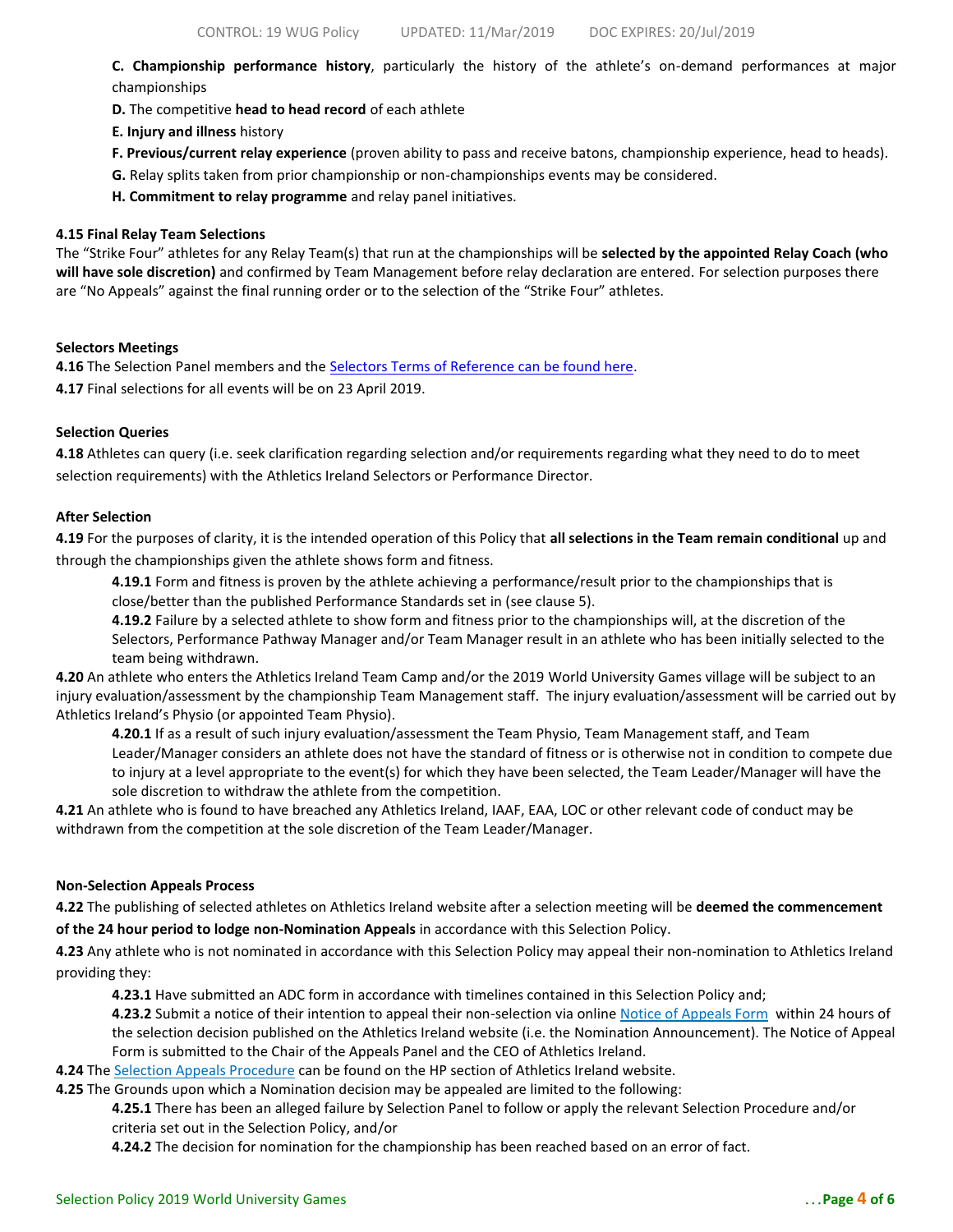## **Additional Information**

**4.26** Subject to ratification by SSI the selection criteria may be amended at any time by the Directors of Athletics Ireland, if SSI and Athletics Ireland are of the opinion that such amendment is necessary and in the best interests of SSI and Athletics Ireland or as a result of any change in FISU participation rules and/or guidelines. Any amendment to the criteria will be published on the both SSI's and Athletics Ireland website**.** 

**4.27** Selected athletes' personal coaches/family outside of the selected "Official Irish Team" will be responsible for their own travel, accommodations, tickets, and accreditations for the 2019 World University Games.

#### **Funding/Costs**

**4.28** Athletes *may* receive funding for the 2019 World University Games under their Athletics Ireland Athlete Agreements. The decision whether to provide funding to an athlete who has been selected and the extent of any funding will be made by the AI's High Performance Director;

**4.29** SSI will not be in a position to provide any funding to support athletes participating at the Games. SSI's advice to all athletes being considered for selection for the Games is that while ultimately the cost of participation is the responsibility of the athlete the athlete's NGB will be expected to provide at least a third of each individual student's costs. In addition the athlete's college may be in a position to also support his/her participation;

**4.30** SSI advise that all athletes under consideration should approach their College Sports Officer at the earliest opportunity to indicate their interest in participating at the Games and to determine if the College may be in a position to support their participation;

**4.31** All student balances must be settled **1 WEEK** before departure for the Games. Failure to pay an outstanding balance before departure **WILL** result in SSI withdrawing a student's entry to participate at the Games;

**4.32** Without exception, SSII will not facilitate payment of any fees and costs due until it first has received into its account all monies due.